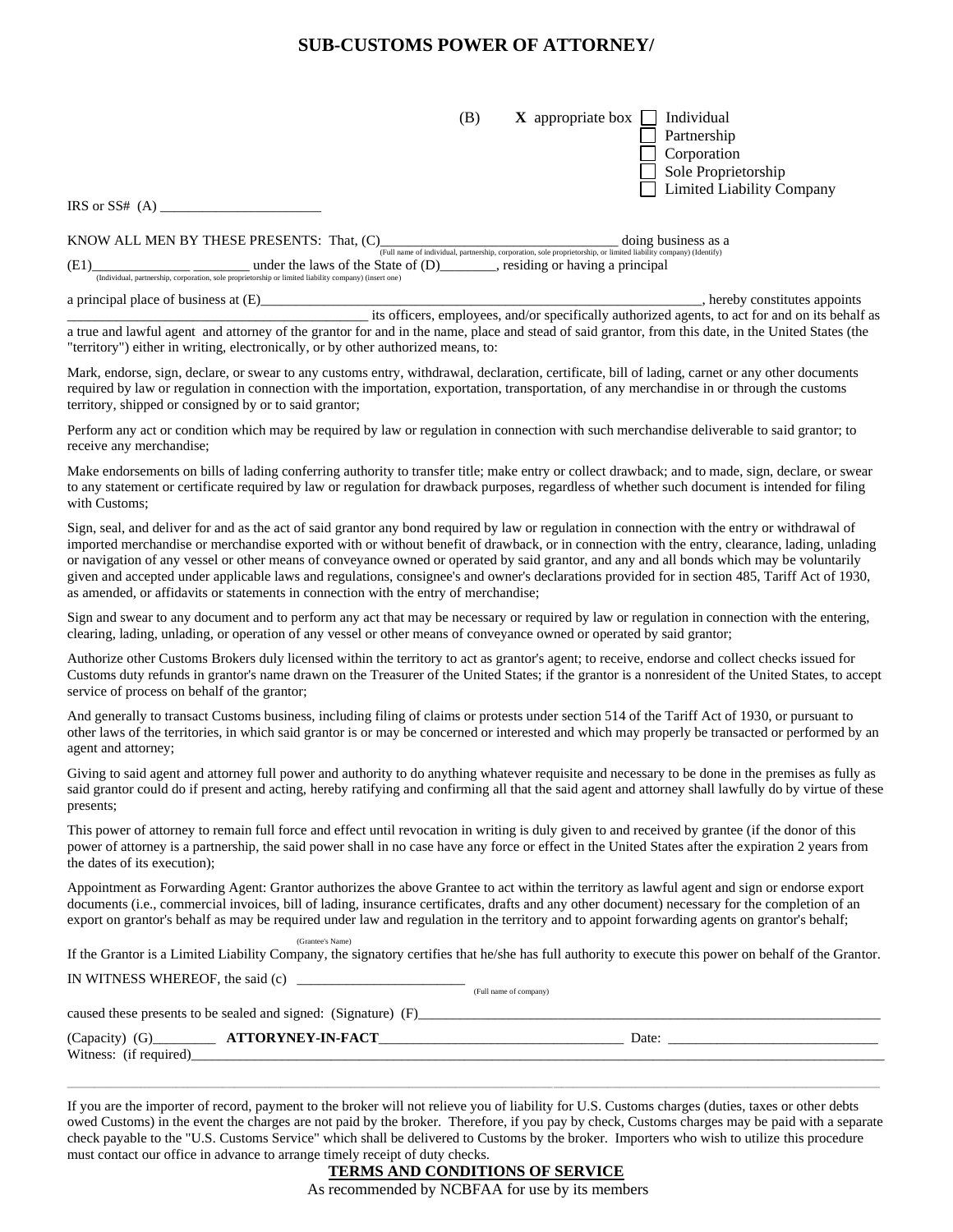### **IMPORTANT NOTICE**

All services are subject to and governed by the National Customs Brokers and Forwarders Association of America Inc. Terms and Conditions of Service. Please consult the copy we forwarded you or call us for additional copy. Without limiting those terms and conditions set forth below is a summary of several provisions. Your are Obligated to review all documents we file with the Government to insure accuracy. Please advise us immediately of any errors.

As to all "Customs Business" we act as your agent for all other services we are independent contractors. Unless you request us to obtain additional coverage at your expense, our liability is limited to a maximum of \$50.00 entry or shipment.

All invoices are payable in accordance with our agreement. We have the right to place a lien on your goods for money's due for past or current services. All quotations are not binding until you advise us of acceptance and we confirm agreement in writing.

These terms and conditions of service constitute a legally binding contract between the "Company" and the "customer". In the event the Company renders services and issues a document containing Terms and Conditions governing such services, the Terms and Conditions set forth in such other document(s) shall govern those services.

### **1. Definitions**

(a) "Company" shall mean Held & Associates, Inc., its subsidiaries, related companies, agents and/or representatives;

(b) "Customer" shall mean the person for which the Company is rendering service, as well as its agents and/or representatives, including, but not limited to, shippers, importers, exporters, carriers, secured parties, warehousemen, buyers and/or sellers, shipper's agents, insurers and underwriters, break-bulk agents, consignee, etc. **It is the responsibility of the Customer to provide notice and copy(s) of these terms and conditions to all such agents or representatives;**

(c) "Documentation" shall mean all information received directly or indirectly from Customer, whether in paper or electronic form;

(d) "Ocean Transportation Intermediaries" ("OTI") shall include an "ocean freight forwarder" and a "non-vessel operating carrier";

- (e) "Third parties" shall include, but not limited to, the following: "carriers, truckmen, cartmen, lightrmen, forwarders, OTIs,customs brokers, agents, warehousemen and others to which the goods are entrusted for transportation, cartage, handling and/or delivery and/or storage or otherwise".
- **2. Company as agent** The Company acts as the "agent" of the Customer for the purpose of performing duties in connection with the entry and release of goods, post entry services, the securing of export licenses, the filing of export documentation on behalf of the Customer and other dealings with Government Agencies: as to all other services, Company acts as an independent contractor.

### **3.Limitation of Actions**

- (a) Unless subject to a specific statute or international convention, all claims against the Company for a potential or actual loss, must be made in writing and received by the Company, within ninety (90) days of the event giving rise to claim; the failure to give the Company timely notice shall be a complete defense to any suit or action commenced by Customer.
- All suits against Company must be filed and properly served on Company as follows:
- (i) For claims arising out of ocean transportation, within one (1) year from the date of the loss; (ii) For claims arising out of air transportation, within two (2) years from the date of the loss;
- (iii) For claims arising out of the preparation and/or submission of an import entry(s), within seventy-five (75) days from the date of liquidation of the entry(s); (iv) For any and all other claims of any other type, within two (2) years from the date of the loss or damage.
- **4. No Liability for the Selection or Services of Third Parties and/or Routes** Unless services are performed by persons or firms engaged pursuant to express written instructions from the Customer, Company shall use reasonable care in its selection of third parties, or in selecting the means, route and procedure to be followed in the handling, transportation, clearance and delivery of the shipment; advice by the Company that a particular person or firm has been selected to render services with respect to the goods, shall not be construed to mean that the Company warrants or represents that such person or firm will render such services nor does Company assume responsibility or liability for any action(s) and/or inaction(s) of such third parties and/or its agents, and shall not be liable for any delay or loss of any kind, which occurs while a shipment is in the custody or control of a third party or the agent of a third party; all claims in connection with the Act of a third party shall be brought solely against such party and/or its agents; in connection with any such claim, the Company shall reasonably cooperate with the Customer, which shall be liable for any charges incurred by the Company.
- **5.Quotations Not Binding** Quotations as to fees, rates of duty, freight charges, insurance premiums or other charges given by the Company to the Customer are for informational purposes only and are subject to change without notice; no quotation shall be binding upon the Company unless the company in writing agrees to undertake the handling or transportation of the shipment at a specific rate or amounts set forth in the quotation and payment arrangements are agreed to between the Company and the Customer.

### **6. Reliance on Information Furnished**

(a) Customer acknowledges that it is required to review all documents and declarations prepared and/or filed with the Customs Service, other Government Agency and/or third parties, and will immediately advise the Company of any errors, discrepancies, incorrect statements, or omissions on any declaration filed on Customers behalf;

(b) In preparing and submitting customs entries, export declarations, applications, documentation and/or export data to the United States and/or a third party, the Company relies on the correctness of all documentation, whether in written or electronic format, and all information furnished by Customer; Customer shall use reasonable care to insure the correctness of all such information and shall indemnify and hold the Company harmless from any and all claims asserted and/or liability or losses suffered by reason of the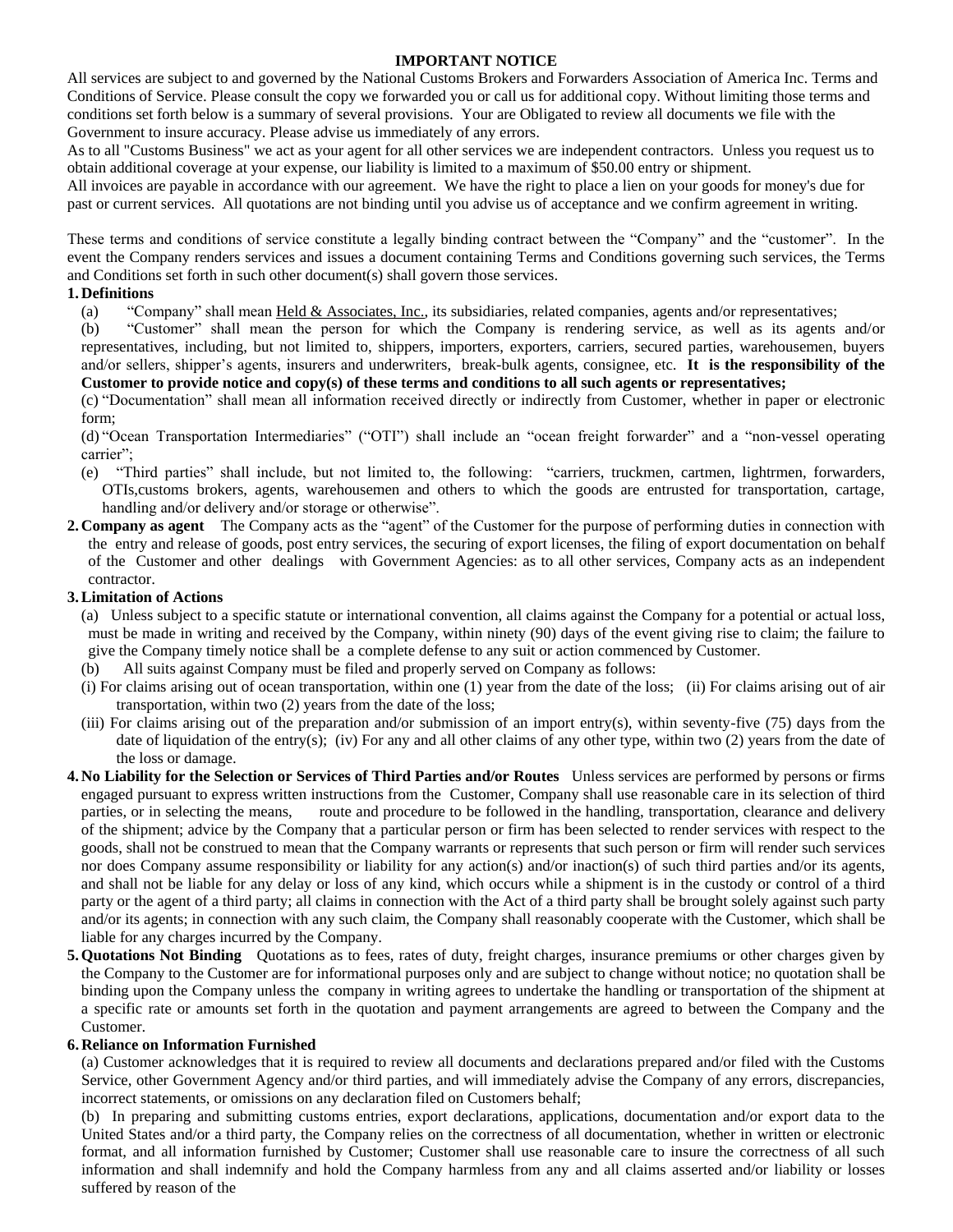Customer's failure to disclose information or any incorrect or false statement by the Customer upon which the Company reasonably relied. The Customer agrees that the Customer has an affirmative non-delegable duty to disclose any and all information required to import, export or enter the goods.

- **7. Declaring Higher Value to Third Parties** Third parties to whom the goods are entrusted may limit liability for loss or damage; the Company will request excess valuation coverage only upon specific written instructions from the Customer, which must agree to pay any charges therefore; in the absence of written instructions or the refusal of the third party to agree to a higher declared value, at Company's discretion, the goods may be tendered to the third party, subject to the terms of the third party's limitations of liability and/or terms and conditions of service.
- **8.Insurance** Unless requested to do so in writing and confirmed to Customer in writing, Company is under no obligation to procure insurance on Customer's behalf; in all cases, Customer shall pay all premiums and costs in connection with procuring requested insurance.

#### **9. Disclaimers; Limitation of Liability**

- (a) Except as specifically set forth herein Company makes no express or implied warranties in connection with its services;
- (b) Subject to (c) below. Customer agrees that in connection with any and all services performed by the Company, the Company shall only be liable for its negligent acts, which are the direct and proximate cause of any injury to Customer, including loss or damage to Customer's goods, and the Company shall in no event be liable for the acts of third parties;

(c) In connection with all services performed by the Company, Customer may obtain additional liability coverage, up to the actual or declared value of the shipment or transaction, by requesting such coverage and agreeing to make payment therefor, which request must be confirmed in writing by the Company prior to rendering services for the covered transaction(s).

- (d) In the absence of additional coverage under (b) above, the Company's liability shall be limited to the following:
	- (i) where the claim arises from activities other than those relating to customs brokerage, \$50.00 per shipment or transaction, or

(ii)where the claim arises from activities relating to "Customs business," \$50.00 per entry or the amount of brokerage fees paid to Company for the entry, whichever is less:

(e) In no event shall Company be liable or responsible for consequential, indirect, incidental, statutory or punitive damages even if it has been put on notice of the possibility of such damages.

**10.Advancing Money** All charges must be paid by Customer in advance unless the Company agrees in writing to extend credit to customer; the granting of credit to a Customer in connection with a particular transaction shall not be considered a waiver of this provision by the Company.

- **11.Indemnification/Hold Harmless** The Customer agrees to indemnify, defend, and hold the Company harmless from any claims and/or liability arising from the importation or exportation of customers merchandise and/or any conduct of the Customer, which violates any Federal, State and/or other laws, and further agrees to indemnify and hold the Company harmless against any and all liability, loss, damages, costs, claims and/or expenses, including but not limited to reasonable attorney's fees, which the Company may hereafter incur, suffer or be required to pay by reason of such claims; in the event that any claim, suit or proceeding is brought against the Company, it shall give notice in writing to the Customer by mail at its address on file with the Company.
- **12.C.O.D. or Cash Collect Shipments** Company shall use reasonable care regarding written instructions relating to "Cash/Collect" on "Deliver (C.O.D.)" shipments, bank drafts, cashier's and/or certified checks, letter(s) or credit and other similar payment documents and/or instructions regarding collection of monies but shall not have liability if the bank or consignee refuses to pay for the shipment.
- **13.Costs of Collection** In any dispute involving monies owed to Company, the Company shall be entitled to all costs of collection, including reasonable attorney's fees and interest at 15% per annum or the highest rate allowed by law, whichever is less, unless a lower amount is agreed to by the Company.

### **14.General Lien and Right To Sell Customer's Property**

(a) Company shall have a general and continuing lien on any and all property of Customer coming into Company's actual or constructive possession or control for monies owed to Company with regard to the shipment on which the lien is claimed, a prior shipment(s) and/or both;

(b) Company shall provide written notice to Customer of its intent to exercise such lien, the exact amount of monies due and owing, as well as any on-going storage or other charges; Customer shall notify all parties having an interest in its shipment(s) of Company's rights and/or the exercise of such lien.

(c). Unless, within thirty days of receiving notice of lien, Customer posts cash or letter of credit at sight, or, if the amount due is in dispute, an acceptable bond equal to 110% of the value of the total amount due, in favor of Company, guaranteeing payment of the monies owed, plus all storage charges accrued or to be accrues, Company shall have the right to sell such shipment(s) at public or private sale or auction and any net proceeds remaining thereafter shall be refunded to Customer.

- **15.No Duty to Maintain Records for Customer** Customer acknowledges that pursuant to Sections 508 and 509 of the Tariff Act, as amended, (19 USC § 1508 and 1509) it has the duty and is solely liable for maintaining all records required under the Customs and/or other Laws and Regulations of the United States; unless otherwise agreed to in writing, the Company shall only keep such records that it is required to maintain by Statute(s) and/or Regulation(s), but not act as a "recordkeeper" or "recordkeeping agent" for Customer.
- **16.Obtaining Binding Rulings, Filing Protests, etc.** Unless requested by Customer in writing and agreed to by Company in writing, Company shall be under no obligation to undertake any pre- or post Customs release action, including, but not limited to, obtaining binding rulings, advising of liquidations, filing of petition(s) and/or protests, etc.
- **17.Preparation and Issuance of Bills of Lading** Where Company prepares and/or issues a bill of lading, Company shall be under no obligation to specify thereon the number of pieces, packages and/or cartons, etc.; unless specifically requested to do